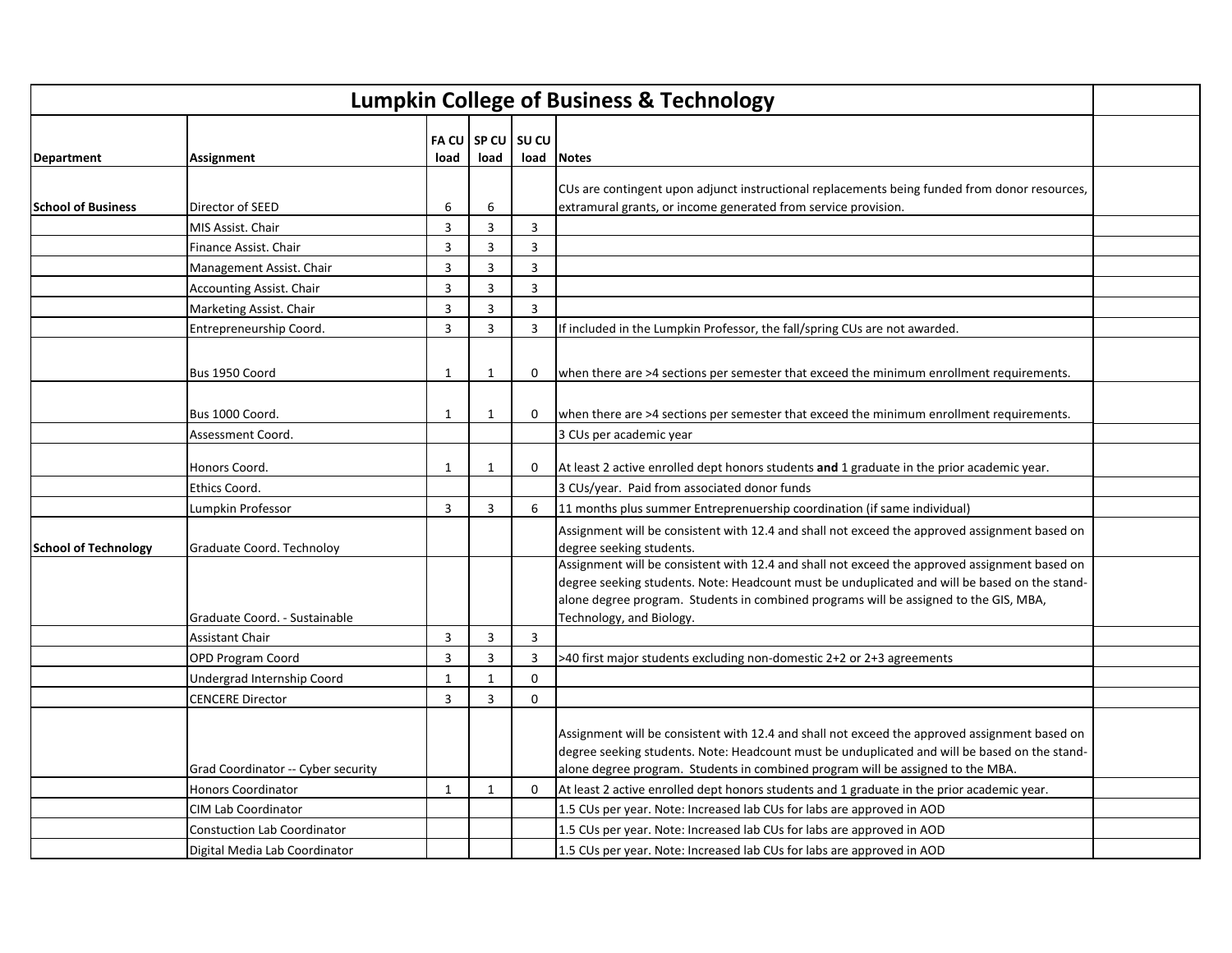|             | <b>Automation Lab Coordinator</b>    |  | 1.5 CUs per year. Note: Increased lab CUs for labs are approved in AOD |  |
|-------------|--------------------------------------|--|------------------------------------------------------------------------|--|
|             | Materials & Polymers Lab Coordinator |  | 1.5 CUs per year. Note: Increased lab CUs for labs are approved in AOD |  |
|             | Production Lab Coordinator           |  | 1.5 CUs per year. Note: Increased lab CUs for labs are approved in AOD |  |
|             | Telecom Lab Coordinator              |  | 1.5 CUs per year. Note: Increased lab CUs for labs are approved in AOD |  |
|             | <b>CMG Coordinator</b>               |  | >40 first major students excluding non-domestic 2+2 or 2+3 agreements  |  |
|             | <b>EGT Coordinator</b>               |  | >40 first major students excluding non-domestic 2+2 or 2+3 agreements  |  |
|             | <b>DGT Coordinator</b>               |  | >40 first major students excluding non-domestic 2+2 or 2+3 agreements  |  |
|             | <b>CIT</b>                           |  | >40 first major students excluding non-domestic 2+2 or 2+3 agreements  |  |
| Spring 2019 |                                      |  |                                                                        |  |
|             |                                      |  |                                                                        |  |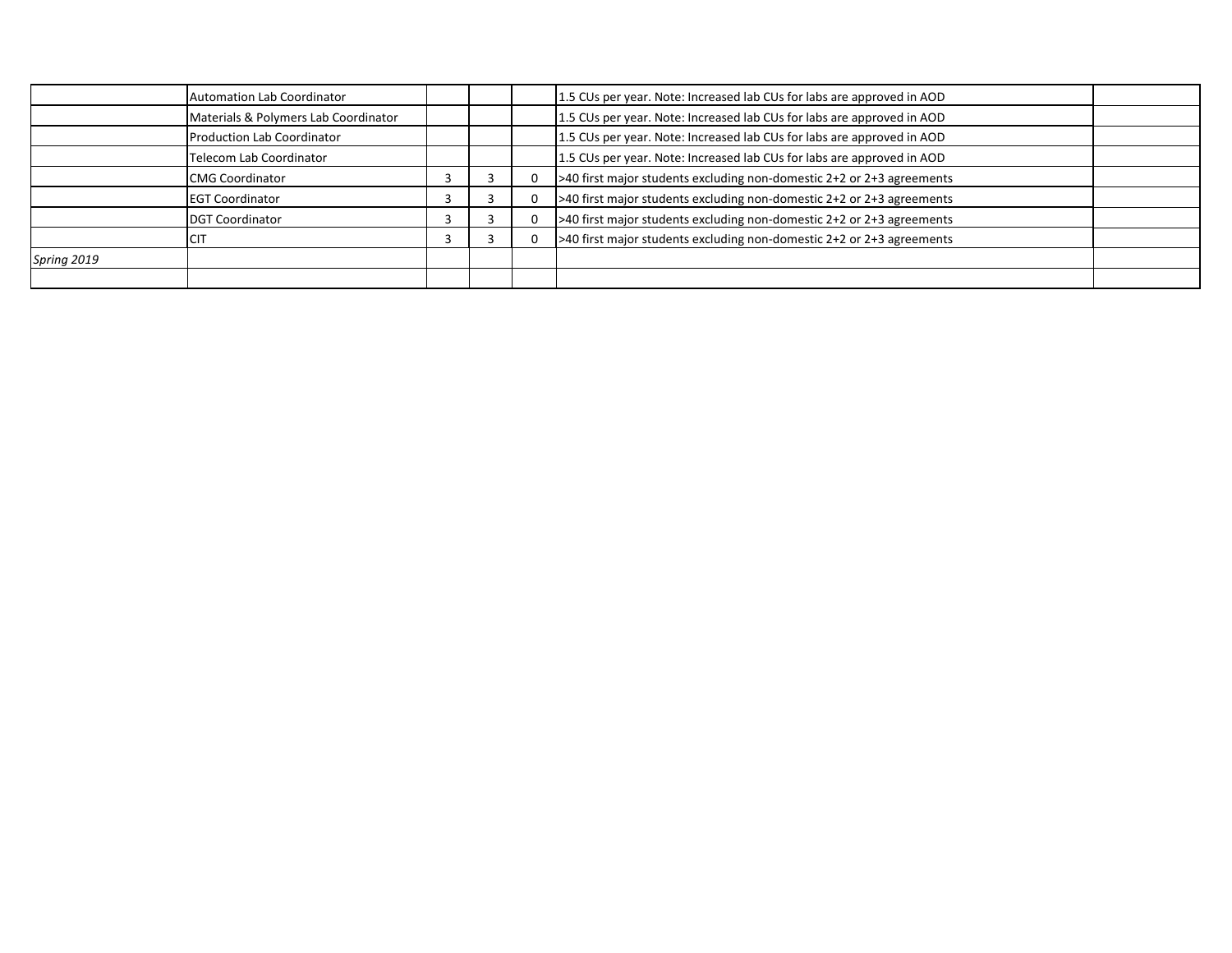| <b>College of Education</b>                           |                                         |      |                           |          |                                                                                                                                                                                                                                                                          |  |  |  |  |
|-------------------------------------------------------|-----------------------------------------|------|---------------------------|----------|--------------------------------------------------------------------------------------------------------------------------------------------------------------------------------------------------------------------------------------------------------------------------|--|--|--|--|
| <b>Department</b>                                     | <b>Assignment</b>                       | load | FA CU SP CU SU CU<br>load |          | load Notes                                                                                                                                                                                                                                                               |  |  |  |  |
| <b>College</b>                                        | Ed Prep coord.                          | 3    | 3                         | 0        |                                                                                                                                                                                                                                                                          |  |  |  |  |
|                                                       | <b>COST Director</b>                    | 1    | 1                         | $\Omega$ |                                                                                                                                                                                                                                                                          |  |  |  |  |
|                                                       | <b>Student Teaching Center Director</b> | 2    | $\overline{2}$            | 0        |                                                                                                                                                                                                                                                                          |  |  |  |  |
|                                                       | <b>CAEP Accreditation Co-Coord.</b>     | 3    | 3                         | 3        |                                                                                                                                                                                                                                                                          |  |  |  |  |
| <b>Counseling and Higher</b><br><b>Education</b>      | Graduate Coord.                         |      |                           |          | Assignment will be consistent with 12.4 and shall not exceed the<br>approved assignment based on degree seeking students.                                                                                                                                                |  |  |  |  |
|                                                       | Graduate Intern Coord.                  | 3    | 3                         | 0        |                                                                                                                                                                                                                                                                          |  |  |  |  |
| <b>Educational Leadership</b>                         | Admin Roundtable Coord                  |      | 0                         | 0        |                                                                                                                                                                                                                                                                          |  |  |  |  |
|                                                       | Graduate Coord.                         |      |                           |          | As a graduate program delivered using the sponsored credit model, the<br>threshold varies from 12.4. To receive 3/3/3 enrollment must exceed 15<br>degree seeking students. Sponsored graduate programs with 15 or<br>fewer degree seeking students will received 2/2/2. |  |  |  |  |
| <b>Special Education</b>                              | Off Campus UG Cohort Coord              | 3    | 3                         | $\Omega$ |                                                                                                                                                                                                                                                                          |  |  |  |  |
|                                                       | Graduate Coord.                         |      |                           |          | Assignment will be consistent with 12.4 and shall not exceed the<br>approved assignment based on degree seeking students.                                                                                                                                                |  |  |  |  |
| <b>Teaching, Learning &amp;</b><br><b>Foundations</b> | <b>Grad Coord</b>                       |      |                           |          | Assignment will be consistent with 12.4 and shall not exceed the<br>approved assignment based on degree seeking students.                                                                                                                                                |  |  |  |  |
|                                                       | Undergrad Cohort -- off campus          |      | 3                         | 0        |                                                                                                                                                                                                                                                                          |  |  |  |  |
|                                                       | CTE Program Coord.                      |      |                           | 0        |                                                                                                                                                                                                                                                                          |  |  |  |  |
|                                                       | <b>Assistant Chair</b>                  | 3    | 3                         | 3        | CUs not assigned in 2018-2019--may be assigned in the future.                                                                                                                                                                                                            |  |  |  |  |

*Spring 2019*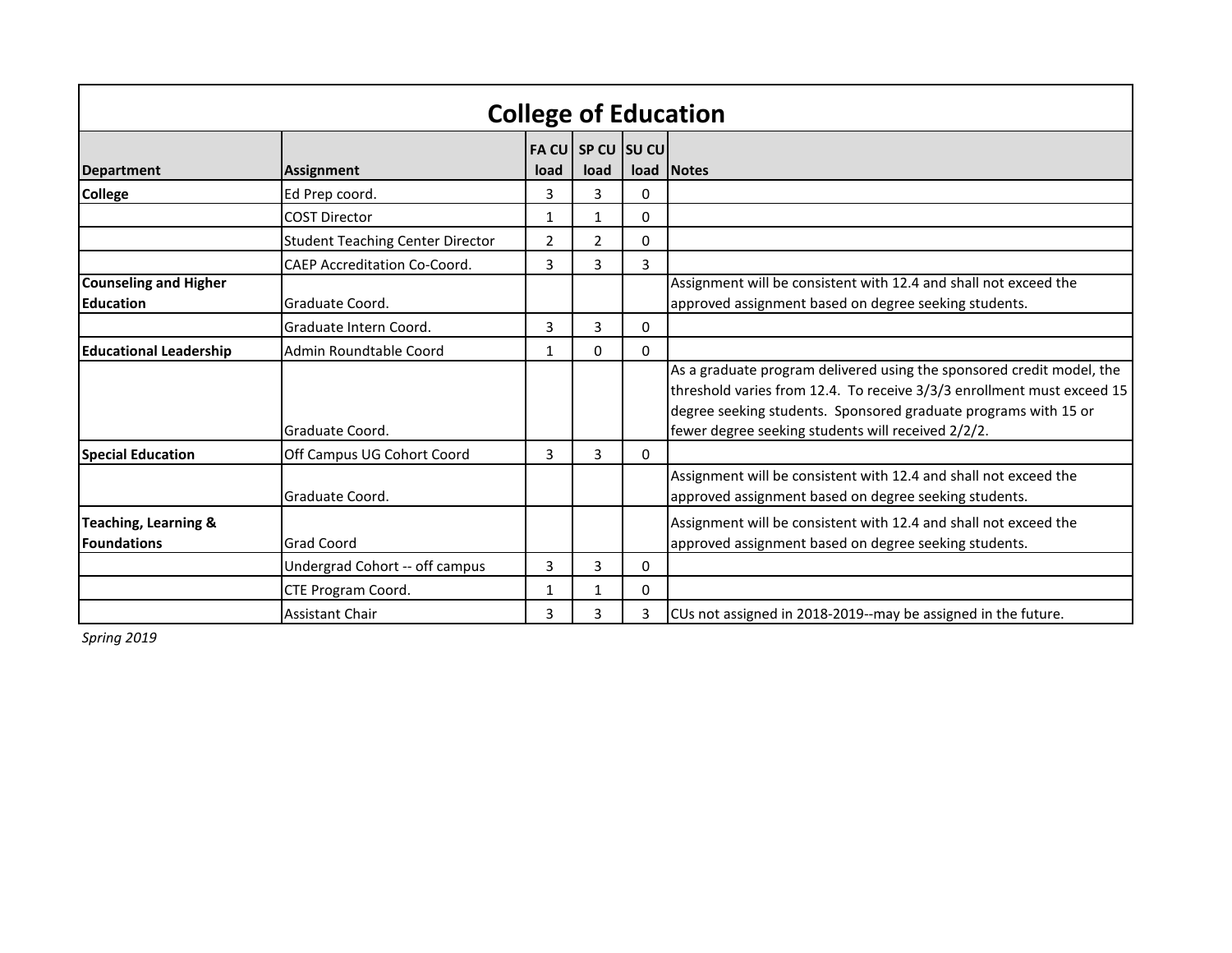|                                                     | <b>College of Health &amp; Human Services</b> |                |                |                |                                                                                                                                                                                                    |
|-----------------------------------------------------|-----------------------------------------------|----------------|----------------|----------------|----------------------------------------------------------------------------------------------------------------------------------------------------------------------------------------------------|
|                                                     |                                               |                | FA CU SP CU    | <b>SUCU</b>    |                                                                                                                                                                                                    |
| <b>Department</b>                                   | Assignment                                    | load           | load           | load           | <b>Notes</b>                                                                                                                                                                                       |
| <b>Communication Disorders &amp;</b>                |                                               |                |                |                |                                                                                                                                                                                                    |
| <b>Sciences</b>                                     | <b>Autism Center Coord</b>                    |                |                | 3              |                                                                                                                                                                                                    |
|                                                     | Director, Speech-Lang.-Hearing Clinic         | 6              | 6              | 3              |                                                                                                                                                                                                    |
|                                                     | Graduate Coord.                               |                |                |                | Assignment will be consistent with 12.4 and shall not exceed the<br>approved assignment based on degree seeking students.                                                                          |
|                                                     | Honors Coord.                                 | $\mathbf{1}$   | $\mathbf{1}$   | 0              | At least 2 active enrolled dept honors students and 1 graduate in<br>the prior academic year.                                                                                                      |
|                                                     |                                               |                |                |                | Assignment will be consistent with 12.4 and shall not exceed the<br>approved assignment based on degree seeking students. Note:<br>Students in the dual degree program will be assigned to the MBA |
| <b>Health Promotion</b>                             | Graduate Coord.                               |                |                |                | program to avoid double counting.                                                                                                                                                                  |
|                                                     | Intern Coord.                                 | 1              | $\mathbf{1}$   | $\mathbf{1}$   | supervision load is assigned using AOD guidelines and keyed to<br>the 4275 Internship course enrollment.                                                                                           |
|                                                     | <b>Honors Coord</b>                           | 1              | $\mathbf{1}$   | $\Omega$       | At least 2 active enrolled dept honors students and 1 graduate in<br>the prior academic year. New program--metric applies in 2020-<br>2021.                                                        |
| <b>Human Services &amp; Community</b><br>Leadership | Graduate Coord.                               |                |                |                | Assignment will be consistent with 12.4 and shall not exceed the<br>approved assignment based on degree seeking students.                                                                          |
|                                                     | MA Aging Studies Coord.                       |                |                |                | Assignment will be consistent with 12.4 and shall not exceed the<br>approved assignment based on degree seeking students.                                                                          |
|                                                     | Undergrad internship coord                    | $\mathbf{1}$   | $\mathbf{1}$   | $\mathbf{1}$   | supervision load is assigned using AOD guidelines and keyed to<br>the 4275 Internship course enrollment.                                                                                           |
|                                                     | Child Development Lab Director                | $\overline{2}$ | $\overline{2}$ | $\mathbf{1}$   |                                                                                                                                                                                                    |
|                                                     | Child & Family Life Education Center          | 1              | $\mathbf{1}$   | 0              |                                                                                                                                                                                                    |
|                                                     | ABC Program Coord.                            | $\mathbf{1}$   | $\mathbf{1}$   | $\Omega$       |                                                                                                                                                                                                    |
|                                                     | Honors Coord.                                 |                | $\mathbf{1}$   | $\mathbf{0}$   | At least 2 active enrolled dept honors students and 1 graduate in<br>the prior academic year. New program--metric applies in 2020-<br>2021.                                                        |
| Kinesiology, Sport &                                |                                               | $\mathbf{1}$   |                |                | supervision load is assigned using AOD guidelines and keyed to                                                                                                                                     |
| <b>Recreation</b>                                   | <b>Intern Coord</b>                           | $\overline{2}$ | $\overline{2}$ | $\overline{2}$ | the 4275 Internship course enrollment.                                                                                                                                                             |
|                                                     | Adult Fitness #1                              | $\overline{2}$ | $\overline{2}$ | $\mathbf{0}$   |                                                                                                                                                                                                    |
|                                                     | Adult Fitness #2                              | $\overline{2}$ | $\overline{2}$ | $\mathbf{0}$   |                                                                                                                                                                                                    |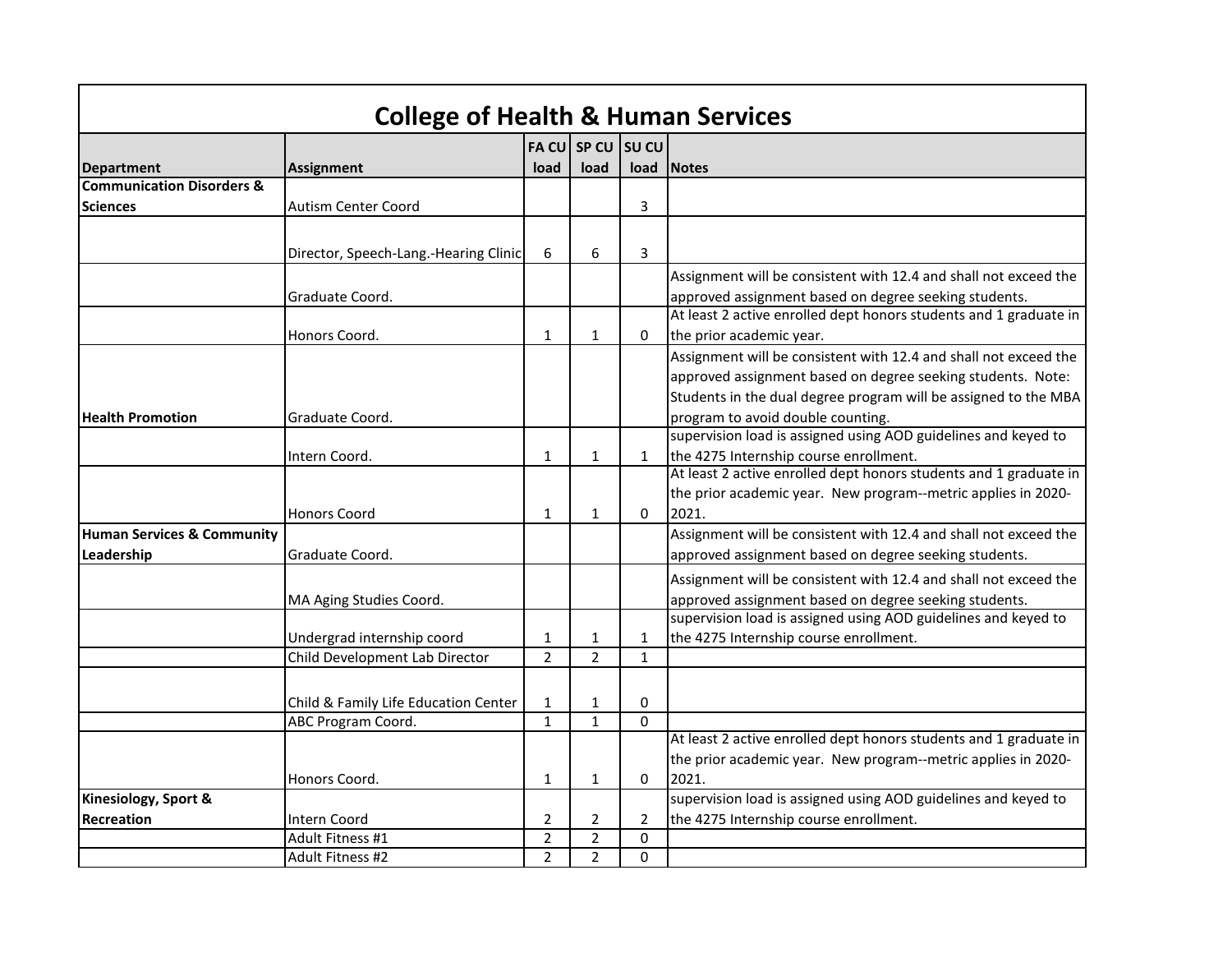|                                  | Adult Fitness #3                   |  | υ |                                                                                                                           |
|----------------------------------|------------------------------------|--|---|---------------------------------------------------------------------------------------------------------------------------|
|                                  | Athletic Training Clinical Coord.  |  |   | Accreditation requirement                                                                                                 |
|                                  | Athletic Training Program Director |  | 0 | Accreditation requirement                                                                                                 |
|                                  | Graduate Coord.                    |  |   | Assignment will be consistent with 12.4 and shall not exceed the<br>approved assignment based on degree seeking students. |
| <b>Nutrition &amp; Dietetics</b> | Graduate Coord.                    |  |   | Assignment will be consistent with 12.4 and shall not exceed the<br>approved assignment based on degree seeking students. |
|                                  |                                    |  |   | Supervision load is assigned using AOD guidelines and keyed to                                                            |
|                                  | Dietetic Internship Coord.         |  |   | the Internship course enrollment.                                                                                         |
|                                  | <b>DPD Coordinator</b>             |  |   |                                                                                                                           |

*Spring 2019*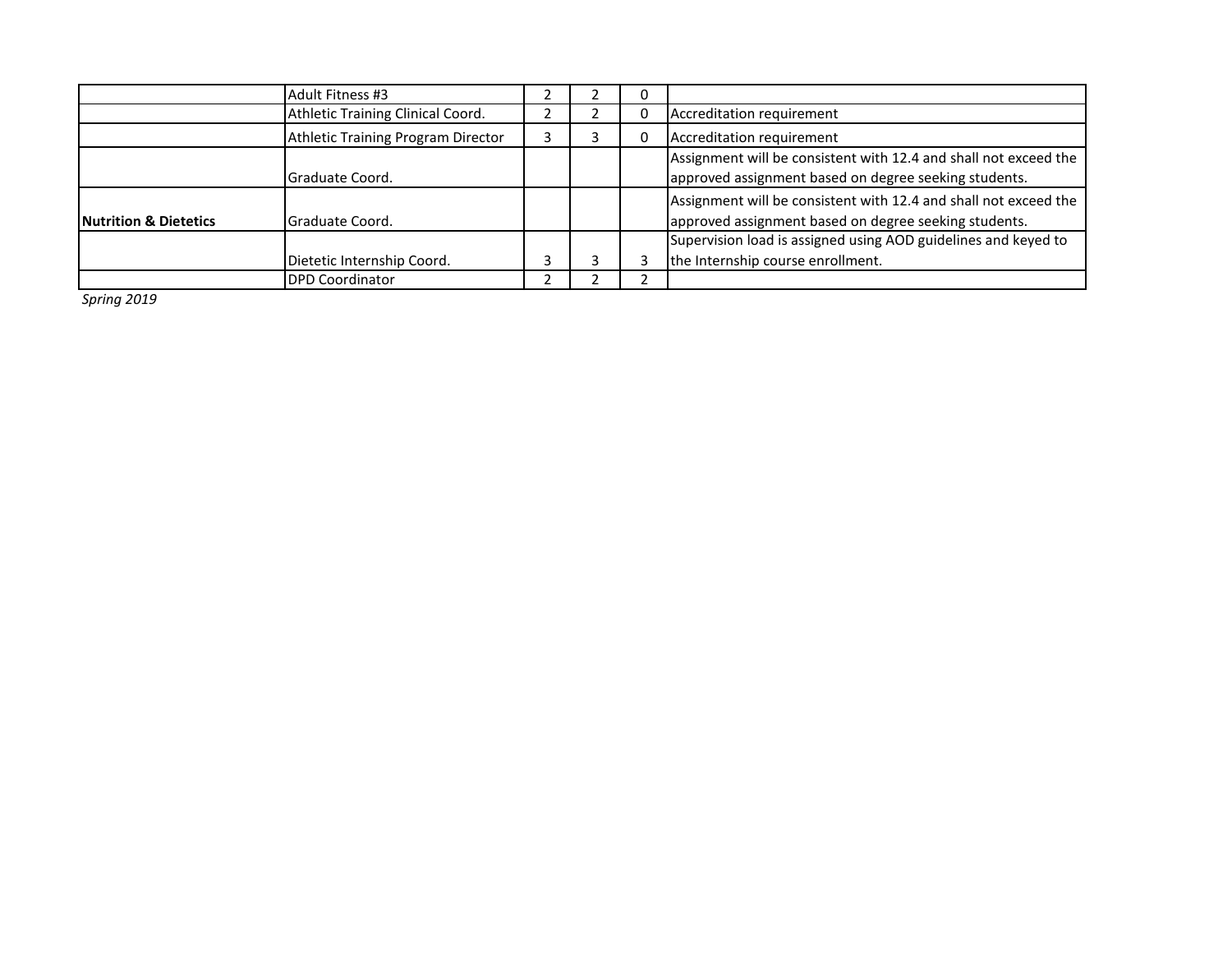| <b>College of Liberal Arts &amp; Sciences</b> |                                        |                |                |                |                                                                                                                                                                                                                                                                         |  |  |  |  |
|-----------------------------------------------|----------------------------------------|----------------|----------------|----------------|-------------------------------------------------------------------------------------------------------------------------------------------------------------------------------------------------------------------------------------------------------------------------|--|--|--|--|
|                                               |                                        | <b>FACU</b>    |                | $SPCU$ SU CU   |                                                                                                                                                                                                                                                                         |  |  |  |  |
| <b>Department</b>                             | <b>Assignment</b>                      | load           | load           | load           | <b>Notes</b>                                                                                                                                                                                                                                                            |  |  |  |  |
| <b>College</b>                                | <b>Film Studies Coordinator</b>        |                |                |                | 3 CUs per AY                                                                                                                                                                                                                                                            |  |  |  |  |
| <b>Art &amp; Design</b>                       | Scholarship Coord.                     | 3              | 3              | $\Omega$       |                                                                                                                                                                                                                                                                         |  |  |  |  |
|                                               | Graduate Coordinator Studio Art        |                |                |                | Assignment will be consistent with 12.4 and shall not exceed the approved<br>assignment based on degree seeking students.                                                                                                                                               |  |  |  |  |
|                                               | Graduate Coordinator Art Ed            |                |                |                | As a graduate program delivered using the sponsored credit model, the<br>threshold varies from 12.4. To receive 3/3/3 enrollment must exceed 15<br>degree seeking students. Sponsored graduate programs with 15 or fewer<br>degree seeking students will received 2/2/2 |  |  |  |  |
| <b>Biological Sciences</b>                    | <b>Assistant Chair</b>                 | 3              | 3              | $\overline{3}$ |                                                                                                                                                                                                                                                                         |  |  |  |  |
|                                               | Graduate Coord.                        |                |                |                | Assignment will be consistent with 12.4 and shall not exceed the approved<br>assignment based on degree seeking students.                                                                                                                                               |  |  |  |  |
|                                               | Graduate Coord. - Biochemistry         |                |                |                | Assignment will be consistent with 12.4 and shall not exceed the approved<br>assignment based on degree seeking students. May also be a chemist.                                                                                                                        |  |  |  |  |
|                                               | Graduate teaching assistantship coord. | 1.5            | 1.5            | 0              |                                                                                                                                                                                                                                                                         |  |  |  |  |
|                                               | <b>Honors Program Coord</b>            | $\mathbf{1}$   | 1              | 0              | At least 2 active enrolled dept honors students and 1 graduate in the prior<br>academic year.                                                                                                                                                                           |  |  |  |  |
| <b>Chemistry &amp; Biochemistry</b>           | General Chemistry coord.               | $\overline{2}$ | 2              | 0              | when there are >4 sections per semester                                                                                                                                                                                                                                 |  |  |  |  |
|                                               | Spectroscopy Lab Coord.                |                | $\overline{2}$ | 0              |                                                                                                                                                                                                                                                                         |  |  |  |  |
|                                               | Graduate Coord. - Chemistry            |                |                |                | Assignment will be consistent with 12.4 and shall not exceed the approved<br>assignment based on degree seeking students.                                                                                                                                               |  |  |  |  |
|                                               | Graduate Coord. - Biochemistry         |                |                |                | Assignment will be consistent with 12.4 and shall not exceed the approved<br>assignment based on degree seeking students. May also be a biologist.                                                                                                                      |  |  |  |  |
|                                               | <b>NMR Lab director</b>                | 3              | 3              | 1.5            |                                                                                                                                                                                                                                                                         |  |  |  |  |
| <b>Economics</b>                              | <b>Honors Program Coord</b>            | $\mathbf{1}$   | 1              | 0              | At least 2 active enrolled dept honors students and 1 graduate in the prior<br>academic year.                                                                                                                                                                           |  |  |  |  |
|                                               | Graduate Program Coord                 |                |                |                | Assignment will be consistent with 12.4 and shall not exceed the approved<br>assignment based on degree seeking students.                                                                                                                                               |  |  |  |  |
| <b>English</b>                                | Director of Composition                | 6              | 6              | 3              | Includes responsibility for the Writing Center                                                                                                                                                                                                                          |  |  |  |  |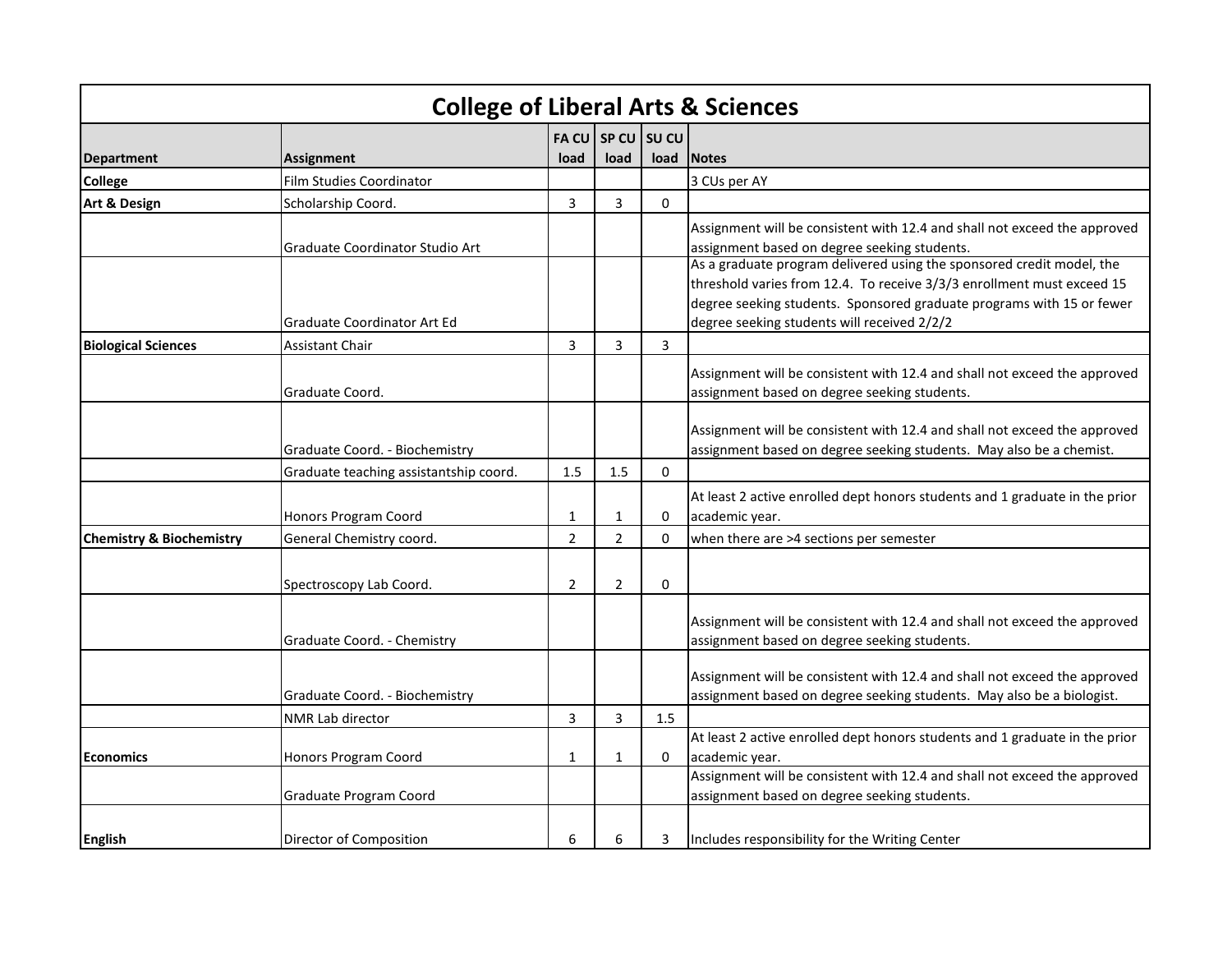|                                      |                                                        |                |                |             | Assignment will be consistent with 12.4 and shall not exceed the approved |
|--------------------------------------|--------------------------------------------------------|----------------|----------------|-------------|---------------------------------------------------------------------------|
|                                      | <b>Grad Coordinator</b>                                |                |                |             | assignment based on degree seeking students.                              |
|                                      | <b>English Education Director</b>                      | $\mathsf{3}$   | $\mathbf{3}$   | 1.5         |                                                                           |
|                                      | <b>Bluestem editor</b>                                 | $\overline{2}$ | $\overline{2}$ | 0           |                                                                           |
|                                      | Coord of English Technology-integrated                 |                |                |             |                                                                           |
|                                      | classrooms                                             | 3              | 3              | $\mathbf 0$ |                                                                           |
|                                      | Undergraduate Studies Coord                            | 3              | 3              | 1.5         | This includes serving as honors coord and assumes >40 first majors        |
|                                      | English Studies summer camp for HS                     |                |                |             |                                                                           |
|                                      | students                                               | 0              | $\mathbf 0$    | 3           |                                                                           |
| <b>ENG/VPAA</b>                      | <b>Writing Center Director</b>                         | $\overline{4}$ | 4              | 1.5         |                                                                           |
| <b>ENG/VPAA</b>                      | Writing Center Asst. Director                          | 4              | 4              | 0           |                                                                           |
|                                      |                                                        |                |                |             |                                                                           |
| <b>Foreign Languages</b>             | <b>Tutoring Center Director</b>                        | $\overline{2}$ | $\overline{2}$ | $\mathbf 0$ |                                                                           |
|                                      | Foreign Language Secondary Educator                    |                |                |             |                                                                           |
|                                      | Coordinator                                            | 3              | 3              | 1.5         |                                                                           |
|                                      |                                                        |                |                |             | when there are >4 sections per semester that exceed the minimum           |
| Geology/Geography                    | 1300 Coordinator                                       | 1              | 1              | $\mathbf 0$ | enrollment requirements.                                                  |
|                                      |                                                        |                |                |             | Assignment will be consistent with 12.4 and shall not exceed the approved |
|                                      |                                                        |                |                |             | assignment based on degree seeking students. Note: the PSM emerged        |
|                                      |                                                        |                |                |             | from the former center and the graduate director role replaces the center |
|                                      | Graduate Coordinator - PSM                             |                |                |             | director.                                                                 |
|                                      |                                                        |                |                |             |                                                                           |
|                                      | Science Teacher Cert Coord                             | 3              | 3              | 1.5         |                                                                           |
|                                      |                                                        |                |                |             | Assignment will be consistent with 12.4 and shall not exceed the approved |
| <b>History</b>                       | Graduate Coord., MA History<br>Computer Tech Committee |                |                |             | assignment based on degree seeking students.                              |
|                                      | Chair/Webmaster                                        | 1.5            | 1.5            | $\mathbf 0$ |                                                                           |
|                                      |                                                        |                |                |             |                                                                           |
|                                      | Social Sciences Teacher Cert. Coord                    | 3              | 6              | 3           |                                                                           |
| <b>School of Communication &amp;</b> |                                                        |                |                |             |                                                                           |
| <b>Journalism</b>                    | Director, Student Publications                         | 3              | 3              | 3           |                                                                           |
|                                      | Assistant Chair, COMM                                  | 3              | 3              | 3           |                                                                           |
|                                      | Assistant Chair, JOU                                   | 3              | 3              | 3           | <b>Effective August 2019</b>                                              |
|                                      | <b>DEN Editorial Advisor</b>                           | 6              | 6              | 3           |                                                                           |
|                                      | Warbler Editorial Advisor                              | 3              | 3              | 0           |                                                                           |
|                                      | <b>Student Publications Photo Advisor</b>              | 1.5            | 1.5            | 0           |                                                                           |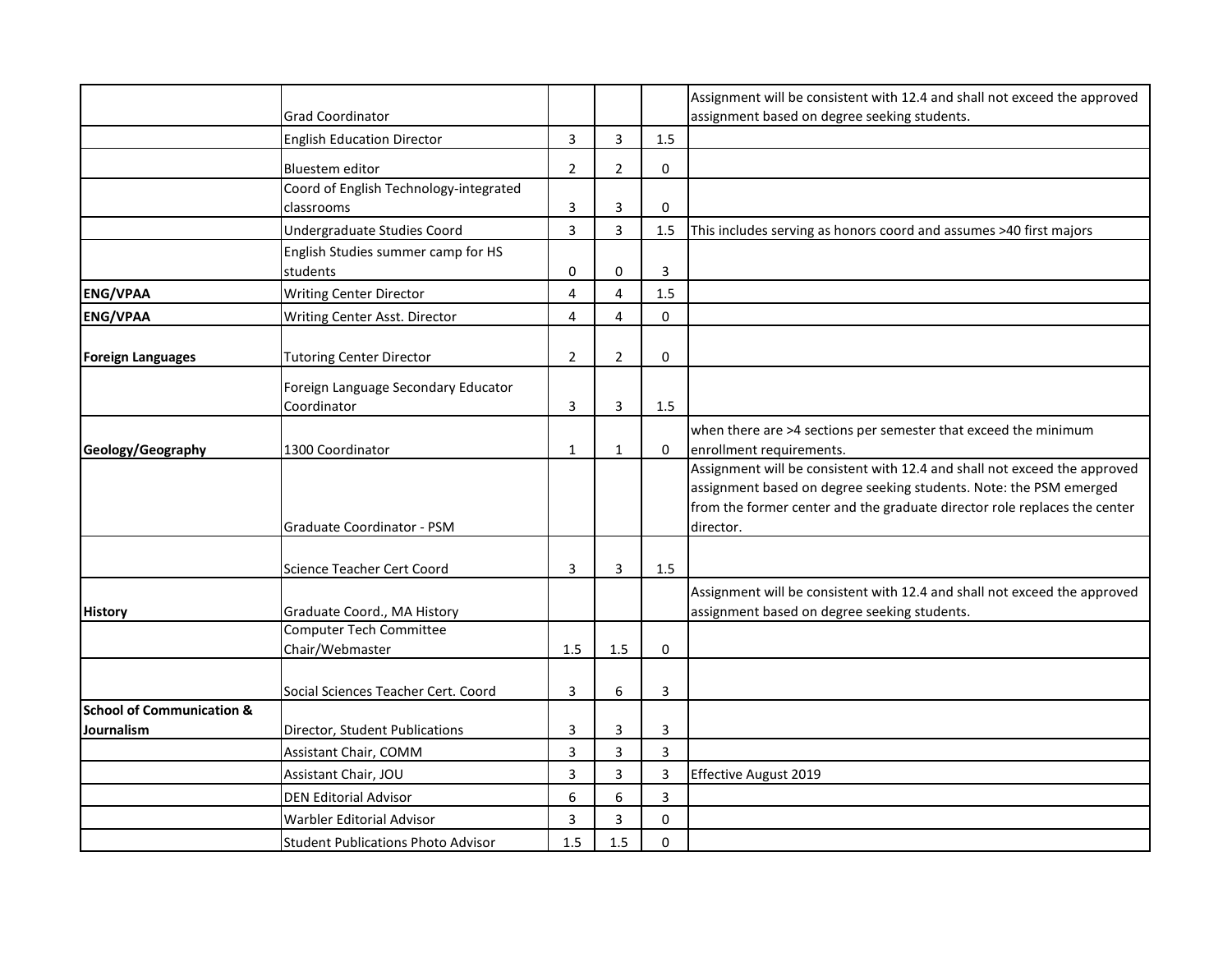|                                                     | <b>Student Publications New Media advisor</b> | 1.5          | 1.5            | $\mathbf 0$ |                                                                                                                                                                                                                                                                                              |
|-----------------------------------------------------|-----------------------------------------------|--------------|----------------|-------------|----------------------------------------------------------------------------------------------------------------------------------------------------------------------------------------------------------------------------------------------------------------------------------------------|
|                                                     | Student Broadcast Media Coordinator           | 3            | 3              | $\Omega$    |                                                                                                                                                                                                                                                                                              |
|                                                     | <b>Forensics Director</b>                     | 6            | 6              | 0           |                                                                                                                                                                                                                                                                                              |
|                                                     |                                               |              |                |             | Assignment will be consistent with 12.4 and shall not exceed the approved                                                                                                                                                                                                                    |
|                                                     | Graduate Coord.                               |              |                |             | assignment based on degree seeking students.                                                                                                                                                                                                                                                 |
|                                                     |                                               |              |                |             | when there are >4 sections per semester that exceed the minimum                                                                                                                                                                                                                              |
|                                                     | CMN 1310G supervisor                          | 3            | 3              | 0           | enrollment requirements.                                                                                                                                                                                                                                                                     |
|                                                     | Coord., Interdisc. Major Health Comm          | 3            | 3              | $\Omega$    | >40 first major students excluding non-domestic 2+2 or 2+3 agreements                                                                                                                                                                                                                        |
|                                                     | Coord., PR major                              | 3            | $\overline{3}$ | $\Omega$    | >40 first major students excluding non-domestic 2+2 or 2+3 agreements                                                                                                                                                                                                                        |
|                                                     | Coord., TV & Video Production major           | 3            | $\overline{3}$ | $\Omega$    | >40 first major students excluding non-domestic 2+2 or 2+3 agreements                                                                                                                                                                                                                        |
|                                                     | The Agency, faculty director                  | 1.5          | 1.5            | $\Omega$    |                                                                                                                                                                                                                                                                                              |
| <b>Mathematics &amp; Computer</b><br><b>Science</b> | Math Graduate Coord                           |              |                |             | Assignment will be consistent with 12.4 and shall not exceed the approved<br>assignment based on degree seeking students, as of Fall census. As this<br>program is a single degree program with two options, the CUs may be<br>shared across multiple faculty in consultation with the dean. |
|                                                     | <b>Assistant Chair</b>                        | 3            | 3              | 3           |                                                                                                                                                                                                                                                                                              |
|                                                     | Computer coordinator                          | 3            | 3              | $\Omega$    |                                                                                                                                                                                                                                                                                              |
|                                                     |                                               |              |                |             | At least 2 active enrolled dept honors students and 1 graduate in the prior                                                                                                                                                                                                                  |
|                                                     | Honors Program Coord                          | 1            | $\mathbf{1}$   | 0           | academic year.                                                                                                                                                                                                                                                                               |
|                                                     |                                               |              |                |             | Assignment will be consistent with 12.4 and shall not exceed the approved                                                                                                                                                                                                                    |
| <b>Music</b>                                        | Graduate Coord.                               |              |                |             | assignment based on degree seeking students.                                                                                                                                                                                                                                                 |
|                                                     |                                               |              |                |             | As a graduate program delivered using the sponsored credit model, the                                                                                                                                                                                                                        |
|                                                     |                                               |              |                |             | threshold varies from 12.4. To receive 3/3/3 enrollment must exceed 15                                                                                                                                                                                                                       |
|                                                     |                                               |              |                |             | degree seeking students. Sponsored graduate programs with 15 or fewer                                                                                                                                                                                                                        |
|                                                     | Graduate Coord., Music Ed.                    |              |                |             | degree seeking students will received 2/2/2                                                                                                                                                                                                                                                  |
|                                                     | Area Coord -- Piano                           | 0.5          | 0.5            | $\Omega$    |                                                                                                                                                                                                                                                                                              |
|                                                     | Director of Jazz                              | $\mathbf{1}$ | $\mathbf{1}$   | $\Omega$    |                                                                                                                                                                                                                                                                                              |
|                                                     | Area Coord -- voice                           | 0.5          | 0.5            | $\Omega$    |                                                                                                                                                                                                                                                                                              |
|                                                     | Area Coord -- Music Education                 | $\mathbf{1}$ | $\mathbf{1}$   | $\Omega$    |                                                                                                                                                                                                                                                                                              |
|                                                     | <b>Director of Orchestral Activities</b>      | $\mathbf{1}$ | $\mathbf{1}$   | $\Omega$    |                                                                                                                                                                                                                                                                                              |
|                                                     | Director of Choral Activities                 | $\mathbf{1}$ | $\mathbf{1}$   | $\mathbf 0$ |                                                                                                                                                                                                                                                                                              |
|                                                     | Area Coord -- theory/history                  | 0.5          | 0.5            | $\mathbf 0$ |                                                                                                                                                                                                                                                                                              |
|                                                     | Instrumental area coord.                      | 0.5          | 0.5            | $\mathbf 0$ |                                                                                                                                                                                                                                                                                              |
|                                                     | <b>Marching Band Festival</b>                 | $\mathbf{1}$ | $\mathbf 0$    | $\mathbf 0$ |                                                                                                                                                                                                                                                                                              |
|                                                     | Pep Band                                      | $\mathbf 0$  | $\mathbf{1}$   | $\mathbf 0$ |                                                                                                                                                                                                                                                                                              |
|                                                     | Student Performance Coord.                    | $\mathbf{1}$ | $\mathbf{1}$   | $\Omega$    |                                                                                                                                                                                                                                                                                              |
|                                                     | Equipment and Inventory Coord.                | 3            | 3              | $\Omega$    |                                                                                                                                                                                                                                                                                              |
|                                                     | Audition/Events Coord.                        | 3            | 3              | $\mathbf 0$ |                                                                                                                                                                                                                                                                                              |
|                                                     | <b>Director of Bands</b>                      | $\mathbf{1}$ | $\mathbf{1}$   | $\Omega$    |                                                                                                                                                                                                                                                                                              |
|                                                     | <b>Honors Band Festival</b>                   | 0.5          | $\Omega$       | $\Omega$    |                                                                                                                                                                                                                                                                                              |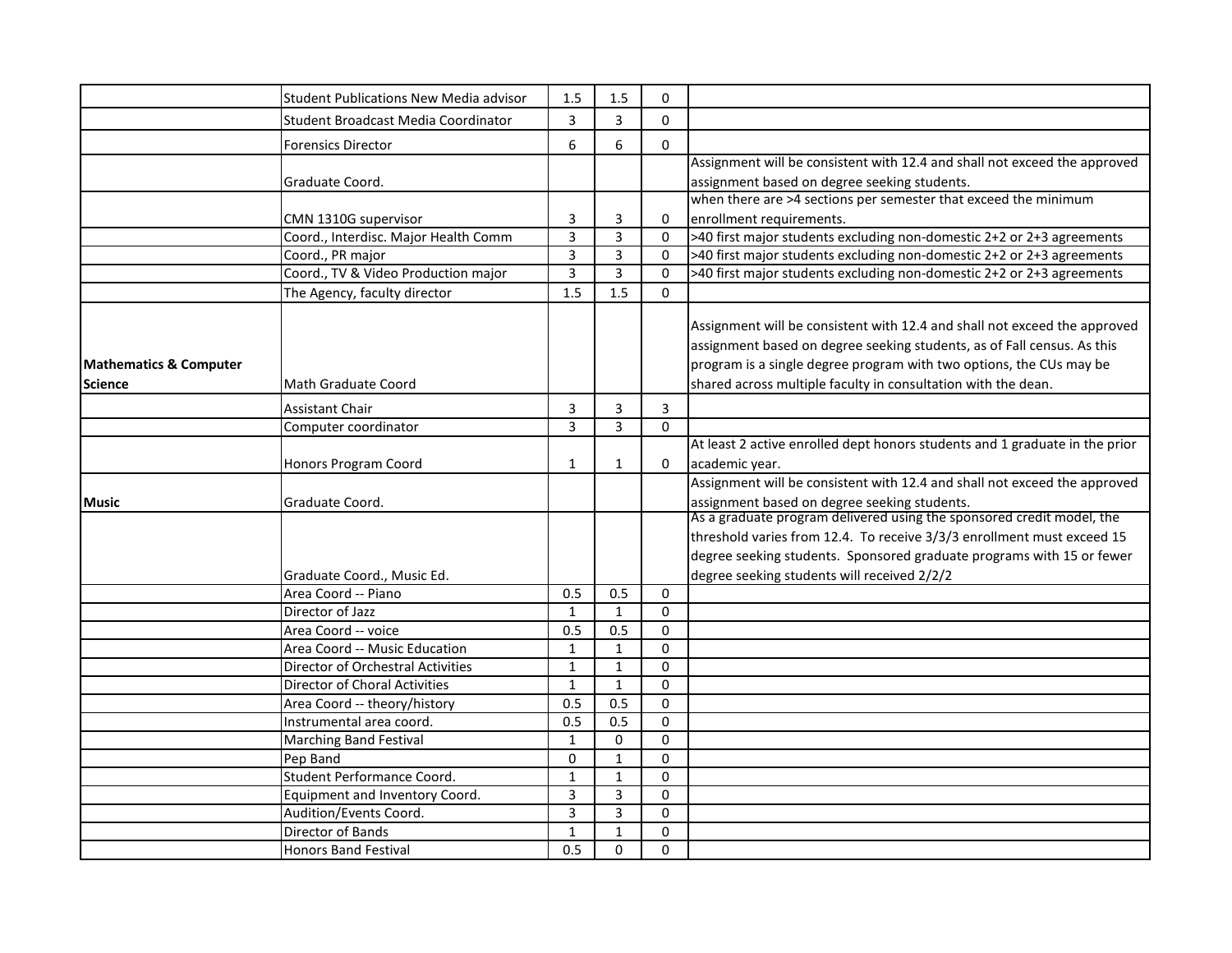|                           | <b>Honor Combo Festival</b>              | 0.5          | 0              | 0           |                                                                             |
|---------------------------|------------------------------------------|--------------|----------------|-------------|-----------------------------------------------------------------------------|
|                           | Jazz Festival                            | $\Omega$     | $\mathbf{1}$   | $\Omega$    |                                                                             |
|                           | Pre-engineering & Electrical Engineering |              |                |             |                                                                             |
| <b>Physics</b>            | Studies coord                            | 3            | 3              | 1.5         |                                                                             |
|                           | Observatory Coord.                       | $\mathbf{1}$ | $\mathbf{1}$   | $\Omega$    |                                                                             |
|                           |                                          |              |                |             | Assignment will be consistent with 12.4 and shall not exceed the approved   |
| <b>Political Science</b>  | Graduate Program Coord.                  |              |                |             | assignment based on degree seeking students.                                |
|                           |                                          |              |                |             | At least 2 active enrolled dept honors students and 1 graduate in the prior |
|                           | Honors Coord.                            | 1            | 1              | $\Omega$    | academic year.                                                              |
|                           | Model Illinois Government Advisor        |              |                |             | 1 CU/year                                                                   |
|                           | Moot Court/Mock Trial Advisor            |              |                |             | 2 CU's/year                                                                 |
|                           | Pre-Legal Studies Coord.                 | 3            | $\overline{3}$ | 1.5         |                                                                             |
|                           |                                          |              |                |             | Assignment will be consistent with 12.4 and shall not exceed the approved   |
|                           | School Psychology Program coord.         |              |                |             | assignment based on degree seeking students.                                |
|                           |                                          |              |                |             | Assignment will be consistent with 12.4 and shall not exceed the approved   |
| <b>Psychology</b>         | Clinical Psychology graduate coord.      |              |                |             | assignment based on degree seeking students.                                |
|                           | <b>Assistant Chair</b>                   | 3            | 3              | 3           |                                                                             |
|                           |                                          |              |                |             | At least 2 active enrolled dept honors students and 1 graduate in the prior |
|                           | Honors Program coord.                    | 1            | $\mathbf{1}$   | 0           | academic year.                                                              |
|                           | Psychological Services Clinic Student    |              |                |             |                                                                             |
|                           | Supervision                              | 3            | 3              | $\mathbf 0$ | 3 CU's/semester divided among faculty PRN                                   |
| Sociology, Anthropology & |                                          |              |                |             | At least 2 active enrolled dept honors students and 1 graduate in the prior |
| Criminology               | Honors Program Coord                     | 1            | 1              | 0           | academic year.                                                              |
| <b>Theatre Arts</b>       | <b>Production Direction</b>              |              |                |             | 3 CU's Per production; 2 productions per semester.                          |
|                           | <b>Production Set Design</b>             |              |                |             | 3 CU's Per production; 2 productions per semester.                          |
|                           | <b>Production Costume Design</b>         |              |                |             | 3 CU's Per production; 2 productions per semester.                          |
|                           | Special Assignments -- Lights            |              |                |             | 1.5 CU's Per production; 2 productions per semester.                        |
|                           | Prod. Dir., Costume Tech. for large      |              |                |             |                                                                             |
|                           | productions                              |              |                |             | 1.5 CU's per large production. Rarely used                                  |
|                           | <b>Faculty Acting (performance)</b>      |              |                |             | 1.5 per role                                                                |
|                           | Faculty dramaturgy                       |              |                |             | 1.5 per assignment                                                          |
| Spring 2019               |                                          |              |                |             |                                                                             |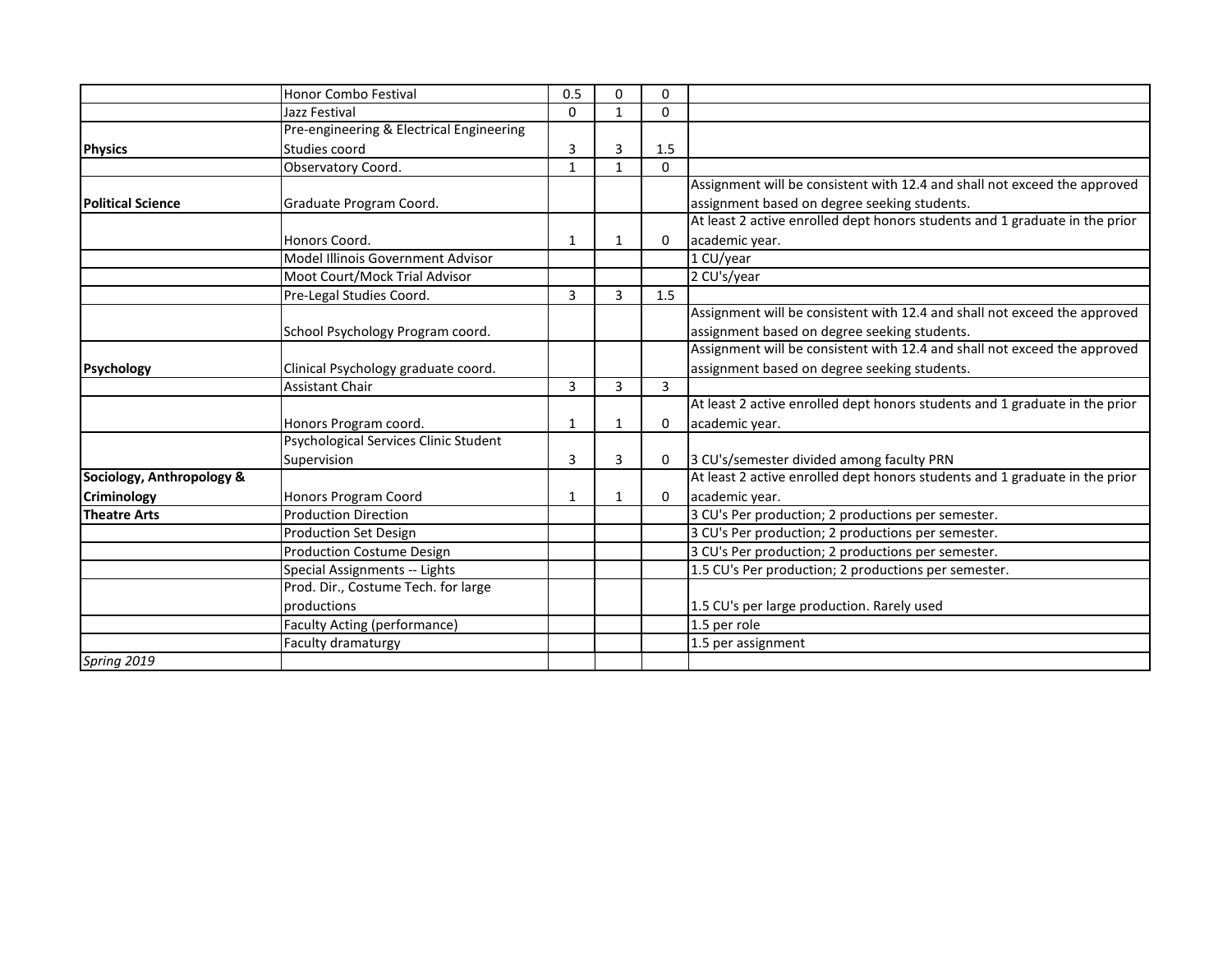| <b>Other Special CU Assignments</b> |                                                |                     |               |               |                                                                                                                                                 |  |  |  |  |
|-------------------------------------|------------------------------------------------|---------------------|---------------|---------------|-------------------------------------------------------------------------------------------------------------------------------------------------|--|--|--|--|
| Dept.                               | <b>Assignment</b>                              | <b>FACU</b><br>load | SP CU<br>load | SU CU<br>load | <b>Notes</b>                                                                                                                                    |  |  |  |  |
| ART                                 | Coordinator                                    | 3                   | 3             |               |                                                                                                                                                 |  |  |  |  |
| <b>CDS</b>                          | 4900 supervision                               |                     |               |               | .75 CUs per client per semester. .375 per client in summer. 1 CU per group client<br>supervision per semester. .5 CU per group client in summer |  |  |  |  |
| <b>CDS</b>                          | 5900 supervision                               |                     |               |               | .75 CUs per client per semester. .375 per client in summer. 1 CU per group client<br>supervision per semester. .5 CU per group client in summer |  |  |  |  |
| <b>CDS</b>                          | 5920 practicum<br>supervision                  |                     |               |               | .75 CUs per student (.25 for testing & .50 for tx.) per audiology practicum supervision.<br>.375 in summer.                                     |  |  |  |  |
| <b>CHM</b>                          | 4400                                           |                     |               |               | 0.4/student                                                                                                                                     |  |  |  |  |
| <b>CHM</b>                          | 4555                                           |                     |               |               | 0.4/student                                                                                                                                     |  |  |  |  |
| <b>CHM</b>                          | 5890                                           |                     |               |               | 0.4/student                                                                                                                                     |  |  |  |  |
| FLG                                 | <b>Tutoring Center Director</b>                | $\overline{2}$      | 2             |               |                                                                                                                                                 |  |  |  |  |
| <b>MAT</b>                          | 1270-1271                                      | $\mathbf{1}$        | $\mathbf{1}$  |               |                                                                                                                                                 |  |  |  |  |
| <b>MUS</b>                          | <b>Student Teacher</b><br>Supervision          |                     |               |               | 0.64/student                                                                                                                                    |  |  |  |  |
| <b>MUS</b>                          | <b>Applied Music</b><br>Instruction            |                     |               |               | .32 CU /student for 25-minute lesson; .64 CU/student for 50-minute lesson                                                                       |  |  |  |  |
| <b>MUS</b>                          | Panther Marching Band                          | 6                   |               |               | <b>MUS 0202</b>                                                                                                                                 |  |  |  |  |
| <b>MUS</b>                          | Major ensembles<br>rehearsing 4+<br>hours/week |                     |               |               | 4 CUs/semester (MUS 0200, 0211, 0220, 0230, 3120)                                                                                               |  |  |  |  |
| <b>MUS</b>                          | Ensembles rehearsing 3<br>hours/week           |                     |               |               | 3 CUs/semester (MUS 0201, 0221, 0231, 0240                                                                                                      |  |  |  |  |
| <b>MUS</b>                          | Ensembles rehearsing 2<br>hours/week           |                     |               |               | 2 CUs/semester (MUS 0203, 0233)                                                                                                                 |  |  |  |  |
| <b>MUS</b>                          | <b>Chamber Music</b>                           |                     |               |               | 1 CU/semester (MUS 0204)                                                                                                                        |  |  |  |  |
| <b>MUS</b>                          | Jazz Combo                                     |                     |               |               | 1 CU/semester (MUS 0222, 3622)                                                                                                                  |  |  |  |  |
| <b>MUS</b>                          | Skill-based music courses                      |                     |               |               | 1 CU for each contact hour per week each semester                                                                                               |  |  |  |  |
| PHY                                 | 2600                                           |                     |               |               | 0.4/student, limited to 2 CU's/faculty/semester                                                                                                 |  |  |  |  |